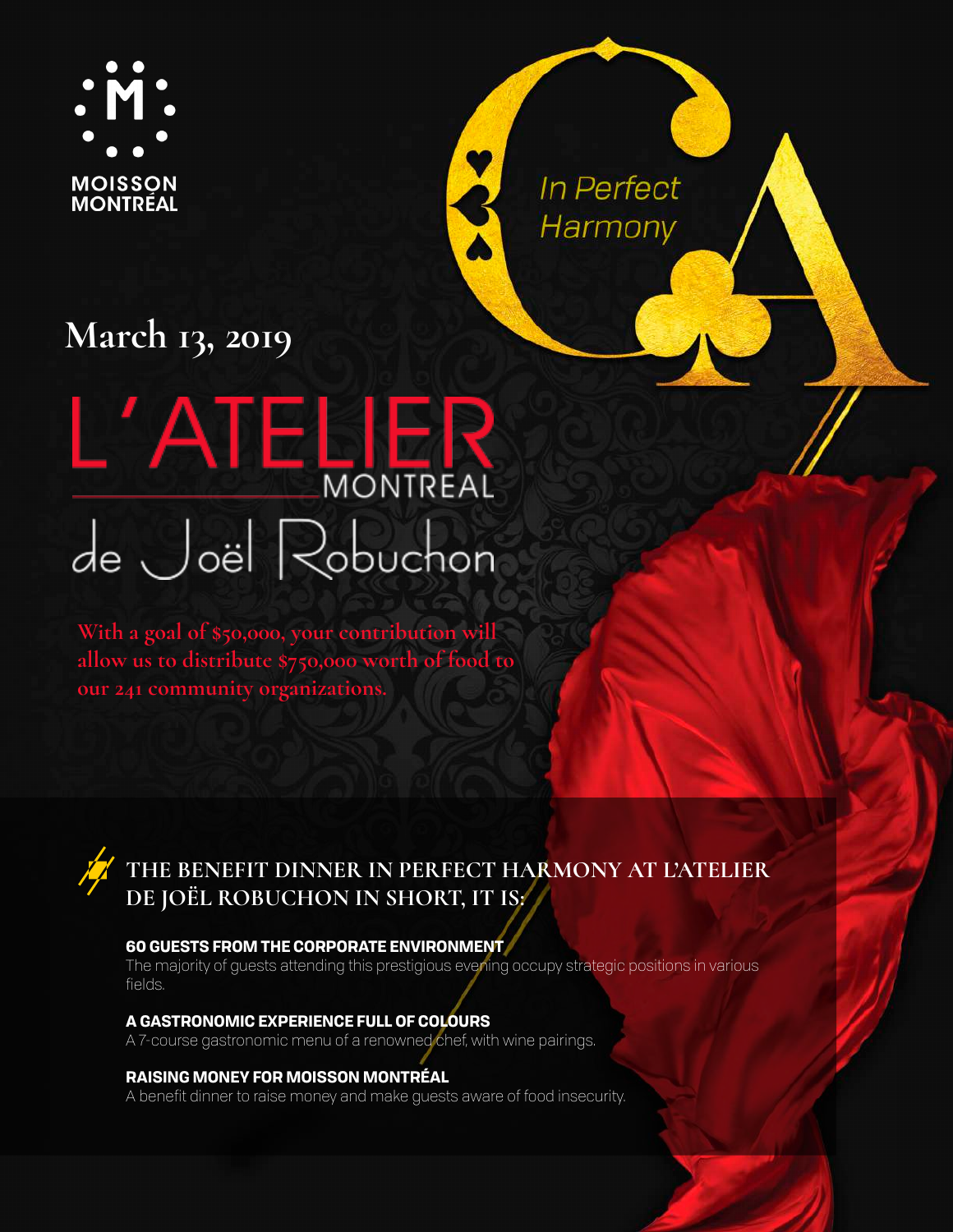## **AN ADVANTAGEOUS PARTNERSHIP**

## **PROMOTE YOUR COMPANY TOWARDS A TARGETED CLIENTELE**



|                                                                                                  | \$10,000<br>Principal<br>partner | \$5,000<br>Major<br>partner         | \$2,500<br>Associate<br>partner | Partner for<br>gift bags |
|--------------------------------------------------------------------------------------------------|----------------------------------|-------------------------------------|---------------------------------|--------------------------|
| Website of the event (logo and<br>link to your website)                                          |                                  |                                     |                                 |                          |
| Communications to guests (logo<br>and link to your website)                                      |                                  |                                     |                                 |                          |
| Social media (visibility)                                                                        |                                  |                                     |                                 |                          |
| Electronic newsletter (article with<br>mention)                                                  |                                  |                                     |                                 |                          |
| Logo on the photos of the event                                                                  |                                  |                                     |                                 |                          |
| Allocution                                                                                       |                                  |                                     |                                 |                          |
| Logo on the event material                                                                       |                                  |                                     |                                 |                          |
| Free tickets                                                                                     | $\mathbf 2$                      |                                     |                                 |                          |
| Visual identity of the sponsor<br>incorporated into the visual<br>elements of the benefit dinner | <b>Mention</b><br>presented by   | Mention in<br>collaboration<br>with |                                 |                          |
| On-site activation (if desired<br>depending on the possibilities)                                |                                  |                                     |                                 |                          |
| Gift of a product in the 60 gift<br>bags                                                         |                                  |                                     |                                 |                          |
| Possibility of distribution of<br>promotional article/flyer in the<br>gift bag                   |                                  |                                     |                                 |                          |



Thank you for your generosity!